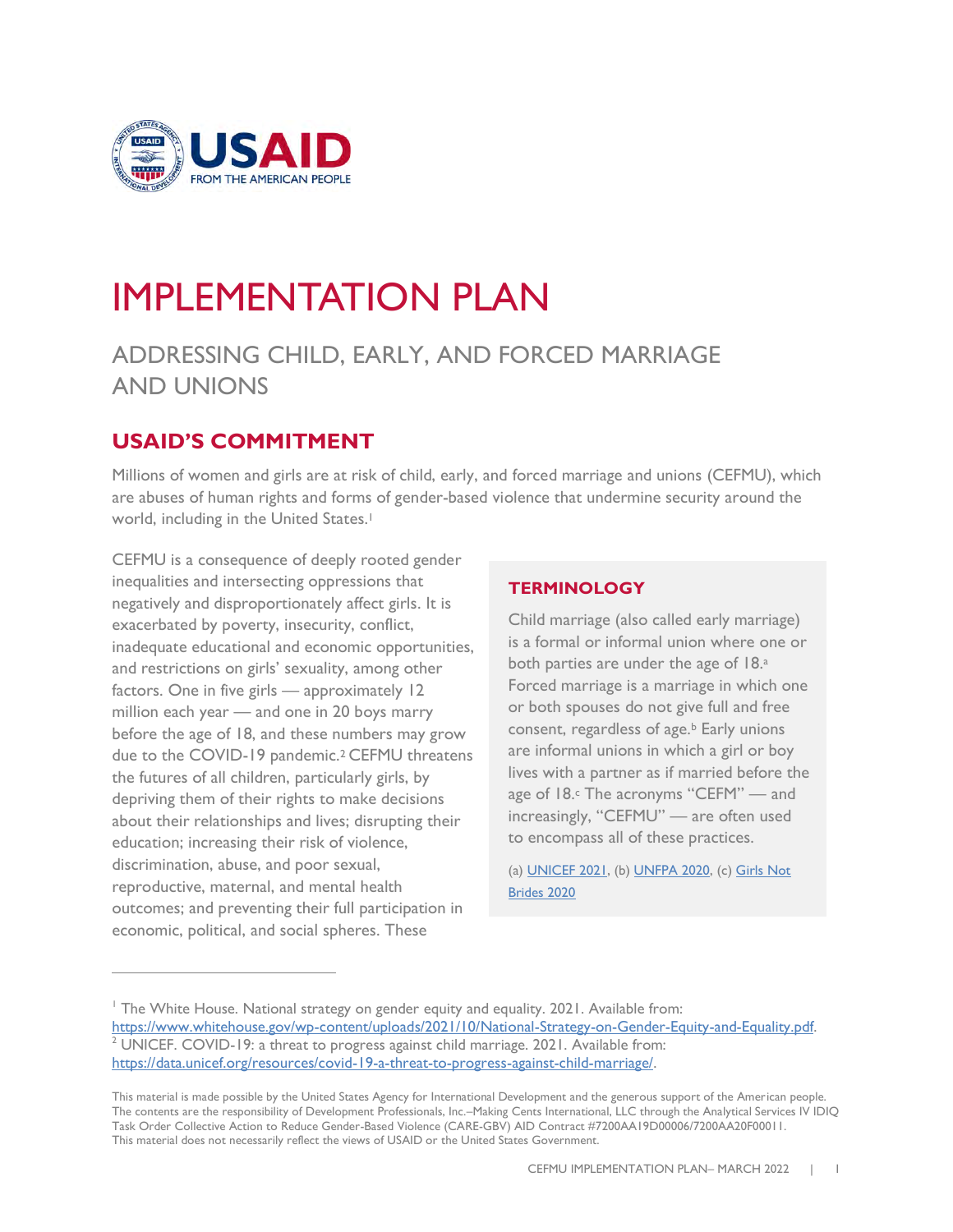negative outcomes undermine countries' capacity to develop fully and equitably. While ending CEFMU, in itself, will not create more gender equal societies, it is a crucial step toward this broader goal.

CEFM is now firmly on the global development agenda, most prominently in Sustainable Development Goal (SDG) Target 5.3, which calls for eliminating "all harmful practices, such as child, early and forced marriage and female genital mutilation." While governments around the world have committed to ending the practice, transformative and multi-sectoral actions are needed to strengthen and translate these commitments into action.

USAID envisions a world in which girls, boys, and children of diverse sexual orientations, gender identities, gender expressions, and sex characteristics (SOGIESC) are free from the risk of CEFMU and are equitably valued and empowered, with safe and enabling environments that support them to realize their full potential.

USAID has a long history of investing in gender equality efforts and preventing gender-based violence around the globe, as well as supporting women's and girls' human rights, including through efforts to end CEFMU. This engagement was intensified a decade ago, with the USAID Vision for Action on Ending Child Marriage and Meeting the Needs of Married Children and has been expanded significantly in recent years through a number of cross-agency and agency-specific policies and strategies. These include the U.S. National Strategy on Gender Equity and Equality; U.S. National Action Plan on Women, Peace and Security; and U.S. Government Action Plan on Children in Adversity, as well as the USAID Strategy to Prevent and Respond to Gender-Based Violence Globally; USAID Adolescent Girl Strategy; USAID Gender Equality and Female Empowerment Policy; USAID Youth in Development Policy; and USAID Counter-Trafficking in Persons Policy.

In concert with a **Theory of Change for Addressing Child, Early, and Forced Marriage and Unions** and a **CEFMU Learning Agenda**, this eight-year implementation plan provides a road map for USAID to achieve its vision, both at a global level and in priority countries. It outlines a plan for USAID to leverage its investments with governments, funders, implementing partners, and women- and girl-led organizations across the globe to strategically invest in gender-transformative, context-specific, evidence-based, sector-specific, and cross-sectoral programming and research. It further outlines a plan for USAID to contribute to answering the most pressing questions about CEFMU, meeting the needs of married adolescents and ultimately ending the practice. <sup>3</sup> These plans include making funding opportunities available through headquarters- and mission-supported mechanisms.

<sup>&</sup>lt;sup>3</sup> The term "married adolescents" in this document is intended to include children and adolescents who are currently married, separated, divorced, or widowed.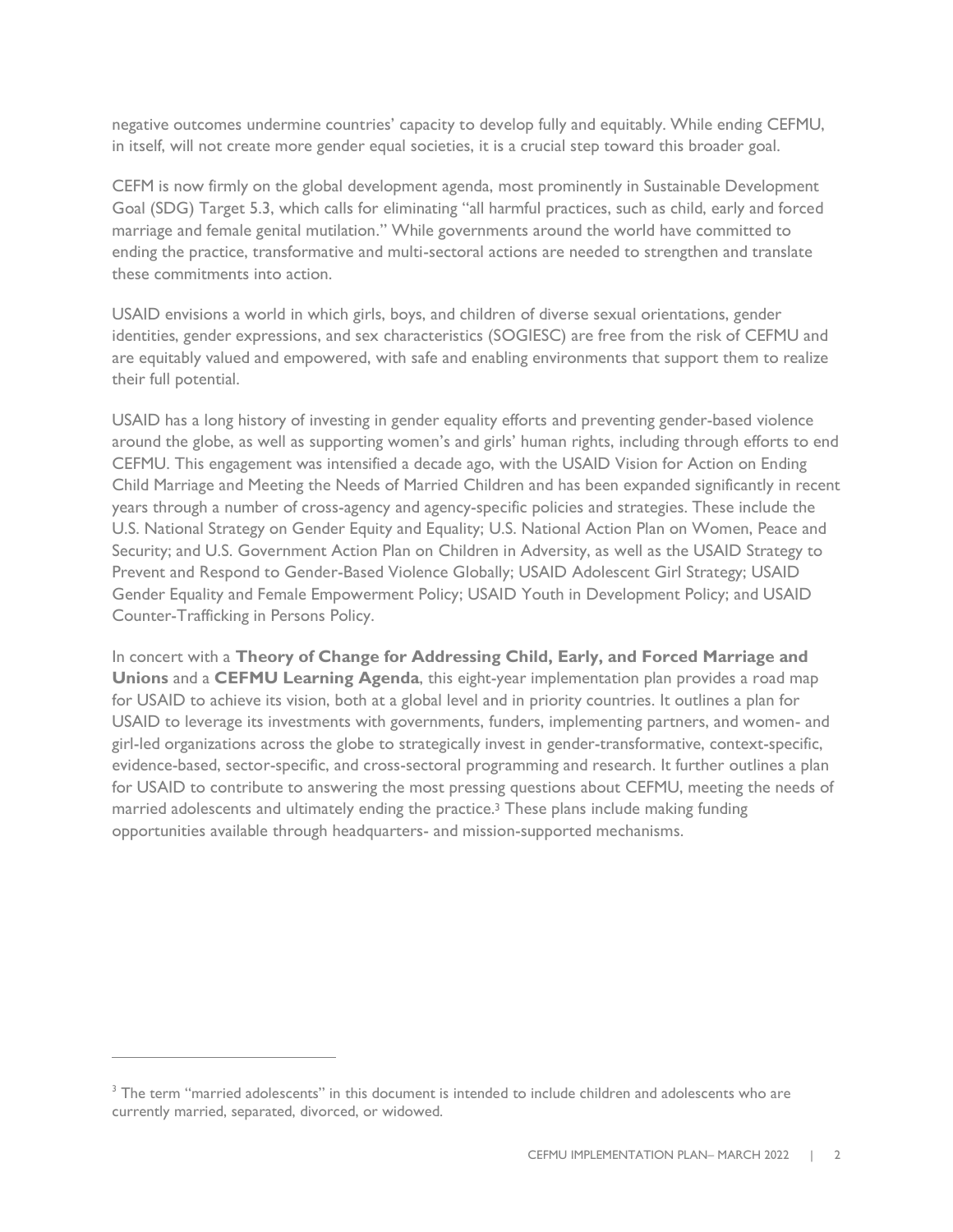# **USAID: A GLOBAL LEADER AND INFLUENCER**

Other funders and actors have contributed significantly to ending CEFMU and meeting the needs of married adolescents, and this plan seeks to position USAID to be a thought leader and influencer in global platforms focused on these important issues. Specifically, it proposes that the Agency leverage funding, as well as evidence generated through research and programs, to support and inform the work of other funders, multilateral agencies, national and subnational governments, implementing partners, and private and civil society actors to accelerate their commitments to addressing CEFMU.

CEFMU affects numerous areas of global development of interest to USAID, including education, other forms of gender-based violence, sexual and reproductive health and rights, economic empowerment, conflict, and crisis. Engaging more deeply in addressing CEFMU presents opportunities for expanded work with a range of stakeholders across sectors on research, program design, implementation, and dissemination.

# **THE NEED FOR GENDER-TRANSFORMATIVE APPROACHES**

CEFMU is a manifestation of gender inequality, which itself has diverse dimensions and drivers. The practice is rooted in unequal gender power relations embedded in a system that sustains itself through discriminatory gender stereotypes and norms, as well as unequal access to and control over resources. Further, the identities of girls, women, and individuals of diverse SOGIESC intersect with age, race, religion, caste, ethnicity, geography, socioeconomic status, education, and other factors to impose multiple layers of discrimination in diverse contexts. As such, transforming the discriminatory systems and structures that underlie CEFMU is critically important to effect and sustain change.

# **STRATEGIC OBJECTIVES**

In addition to the core principles described in the accompanying **Theory of Change: Addressing Child, Early, and Forced Marriage and Unions**, this plan proposes that USAID be guided by the following strategic objectives as it develops and implements specific actions to achieve a world in which all children are free from the risk of CEFMU and are equitably valued and empowered, with safe and enabling environments that support them to realize their full potential.

## **INTEGRATE CEFMU PREVENTION AND RESPONSE ACROSS ALL SECTORS**

CEFMU has consequences at the individual and household levels and negatively affects economic and societal development. The practice, which takes place in nearly every country in which USAID works, likely impedes the Agency from achieving its goals across multiple sectors. Efforts to address it must therefore be integrated into all relevant sectors to create comprehensive strategies for reducing and mitigating the practice, including meeting the needs of married adolescents. This includes, at a minimum, attention within global health; education; economic growth; crisis and conflict; democracy, human rights, and governance; youth; and gender equality and women's empowerment. <sup>4</sup> As addressing CEFMU is not the core responsibility of any single sector, however, bureaus and missions should consider ways to

<sup>4</sup> Glinski AM, Sexton M, Meyers L. The child, early, and forced marriage resource guide task order. Banyan Global. 2015. Available from: [https://www.usaid.gov/documents/1865/child-early-and-forced-marriage-resource-guide.](https://www.usaid.gov/documents/1865/child-early-and-forced-marriage-resource-guide)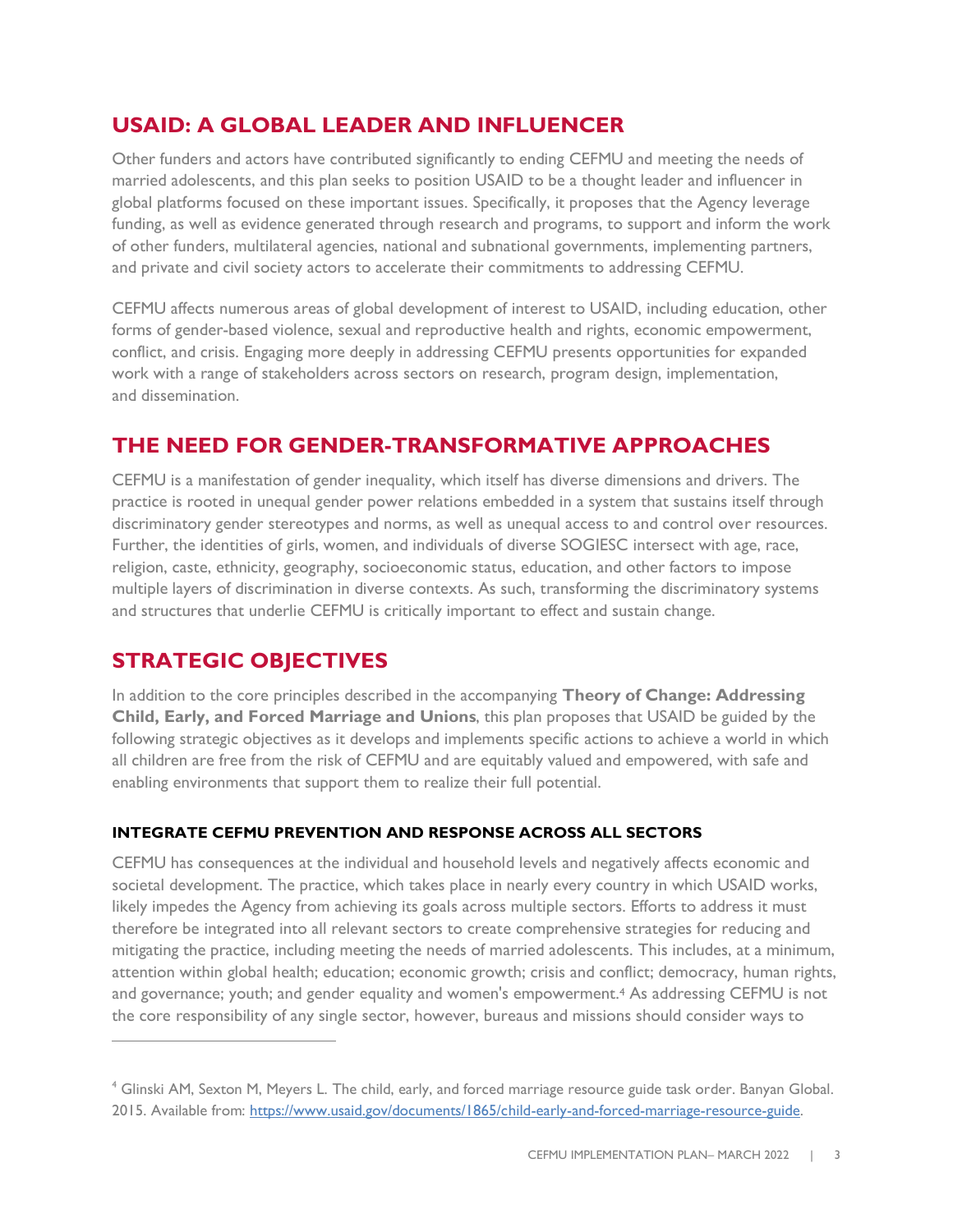leverage resources and collaborate through more integrated, holistic, and multi-sectoral approaches. Indeed, programs are most successful when they consider and simultaneously address the multiple factors associated with CEFMU, such as education, health, and economic development.

Evidence indicates that context-specific programs and combinations of programs such as girls' empowerment; access to quality education; provision of comprehensive sexuality education and gender-sensitive sexual, reproductive, and maternal health services; parental and community engagement; and economic incentives and opportunities, along with laws and policies, can all be effective in preventing CEFMU and addressing needs of married adolescents.5,6,7,8 Investment in these programmatic approaches can often fit seamlessly into the work of USAID across many sectors. In all cases, CEFMU should be integrated into existing or planned programs only after undertaking appropriate gender analyses in each setting where the work will be focused and should be applied at all levels of the socio-ecological framework (i.e., individual, interpersonal, community, and structural) to shift underlying unequal and harmful norms.

#### **INVEST IN GENDER-TRANSFORMATIVE PROGRAMMING ACROSS THE CONTINUUM OF CEFMU PREVENTION AND RESPONSE**

In addition to integrating CEFMU within and across sectors and programs, stand-alone programs specifically designed to prevent CEFMU and respond to the needs of married adolescents are needed to accelerate progress. Stand-alone programming should be developed only after undertaking appropriate gender and gender-based violence (GBV) analyses — in line with the USAID Automated Directives System (ADS) 205 requirement for gender analysis to inform USAID country strategies, projects, and activities — so that programming is survivor-centered and responds to local needs. GBV-focused gender analysis questions are also outlined in the *Foundational Elements for Gender-Based Violence Programming in Development.*

Further, interventions should work across the socio-ecological model to effect change at the individual, family, community, and institutional levels to promote gender-equal norms and systems, as noted above. For example, programs that empower individual girls with knowledge and skills may include components at the household level to expand male engagement in care work so girls can go to school and marry only when and if they are ready; at the community level to shift social norms around the value of girls and women; and through education systems to promote gender-equal instruction and policies. Even if programs change the age of marriage, they will not shift underlying norms and power structures that perpetuate inequality unless they emphasize gender norms and promote gender equality.

<sup>&</sup>lt;sup>5</sup> Kalamar AM, Lee-Rife S, Hindin MJ. Interventions to prevent child marriage among young people in low- and middle-income countries: a systematic review of the published and gray literature. J Adolesc Health. 2016 Sep;59(3 Suppl):S16-21. doi: 10.1016/j.jadohealth.2016.06.015.

<sup>6</sup> Petroni S, Steinhaus M, Fenn NS, Stoebenau K, Gregowski A. New findings on child marriage in sub-Saharan Africa. Annals of global health. 2017 Sep;83(5-6):781-790. doi: 10.1016/j.aogh.2017.09.001.

 $^7$  Chae S, Ngo TD. The global state of evidence on interventions to prevent child marriage. 2017. Available from: [https://www.popcouncil.org/uploads/pdfs/2017PGY\\_GIRLCenterResearchBrief\\_01.pdf.](https://www.popcouncil.org/uploads/pdfs/2017PGY_GIRLCenterResearchBrief_01.pdf)

<sup>&</sup>lt;sup>8</sup> Svanemyr J. Literature review on effects of interventions to reduce the prevalence of child marriage. 2020. Available from: [https://www.cmi.no/publications/7358-literature-review-on-effects-of-interventions-to-reduce-the](https://www.cmi.no/publications/7358-literature-review-on-effects-of-interventions-to-reduce-the-prevalence-of-child-marriage)[prevalence-of-child-marriage.](https://www.cmi.no/publications/7358-literature-review-on-effects-of-interventions-to-reduce-the-prevalence-of-child-marriage)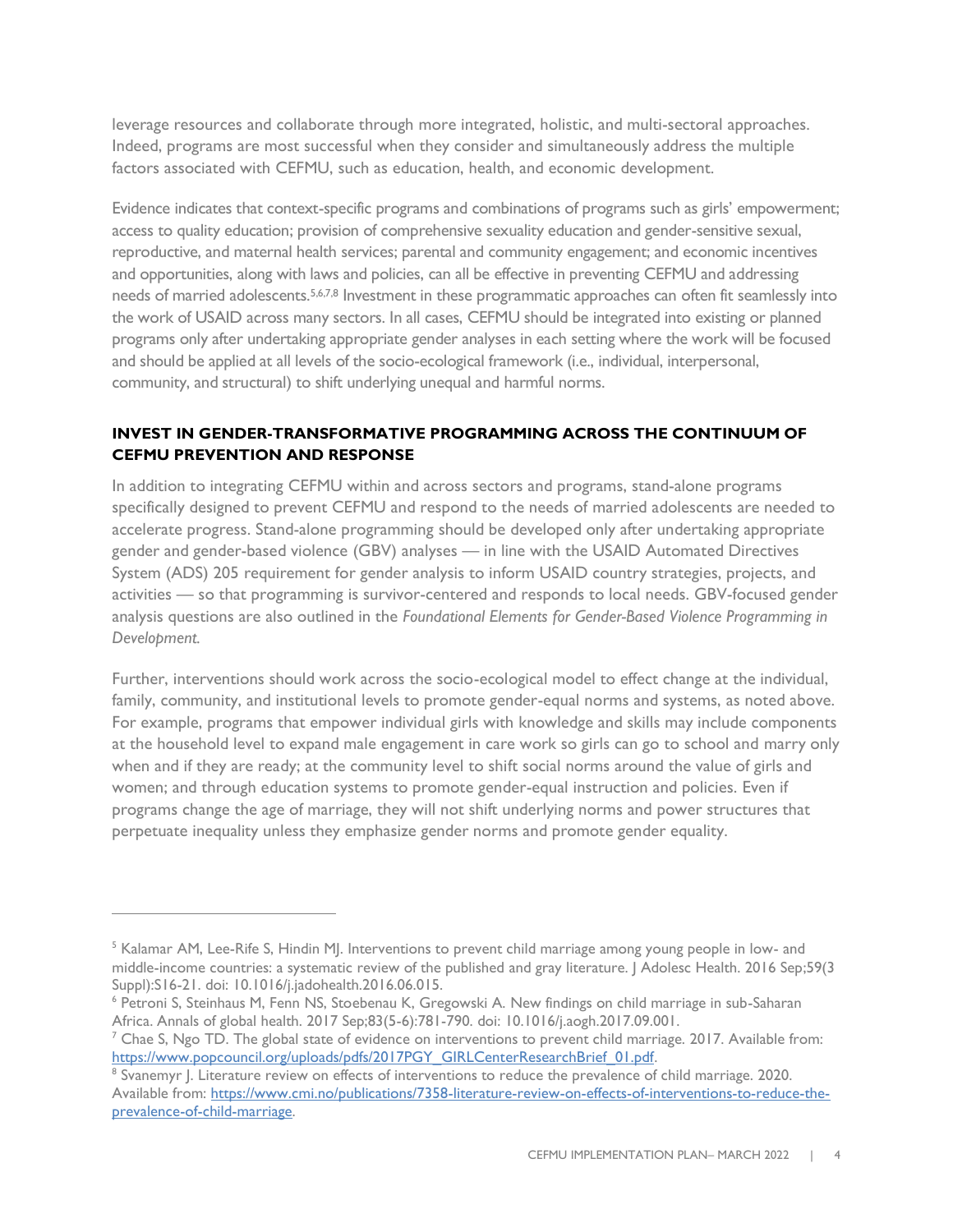## **EXPAND COLLABORATION AND PARTNERSHIPS WITH OTHER STAKEHOLDERS TO LEVERAGE RESOURCES AND PROMOTE CROSS-LEARNING AND ENHANCED PROGRAMMING**

USAID should foster collaboration and expand its partnerships and engagement with multilateral agencies and programs, other bilateral funders, foundations, and private sector and civil society actors, including girl-, youth- and women-led organizations at the local and regional levels.<sup>9</sup> Inclusive partnerships with local organizations and networks will allow for the amplification of voices that too often have been left out and that are critical to create more effective and sustainable programs and investments.

## **SUPPORT PARTNER GOVERNMENTS TO ADOPT POLICIES, PLANS, AND EXPANDED CAPACITY TO REDUCE CEFMU AND ADDRESS THE NEEDS OF MARRIED ADOLESCENTS**

USAID aims to support policies and strategies at the local, country, and global levels in ways that create enabling and empowering environments for reducing CEFMU and for advancing the rights of all girls and women, including married adolescents. At the same time, USAID recognizes that laws and policies are necessary but often insufficient to end this harmful practice.

USAID should engage in and encourage partnerships to mobilize political will and enable action to adopt and implement gender-transformative legal and policy frameworks and activities that reduce CEFMU and build supportive environments for gender equality. This strategy aligns with the Agency's commitment to support country efforts to meet global policy commitments, including the Sustainable Development Goals.

## **DOCUMENT PROGRESS AND CHALLENGES, INTEGRATE LESSONS LEARNED, AND PROMOTE BEST PRACTICES: MONITORING, EVALUATION, AND LEARNING**

Thoughtfully designed and well-implemented monitoring and evaluation to track progress toward the goals of this implementation plan will help hold USAID accountable to its commitments and will contribute to expanded global learning about CEFMU. Additionally, through an ambitious and wideranging learning agenda, USAID aims to continuously learn from and improve its programs and the programs of others. Specifically, the **CEFMU Learning Agenda** reflects work currently being carried out by USAID and its partners that will inform USAID programs as well as the broader global research agenda. At the same time, the learning agenda can serve as a guide for potential questions to include in new research, impact, and performance evaluations, and other analyses that are conducted under future USAID investments and programming.

<sup>&</sup>lt;sup>9</sup> The UNICEF-UNFPA Global Programme to Accelerate Action to End Child Marriage, for example, has operated since 2016 in some of the most high-prevalence and high-burden countries for child marriage.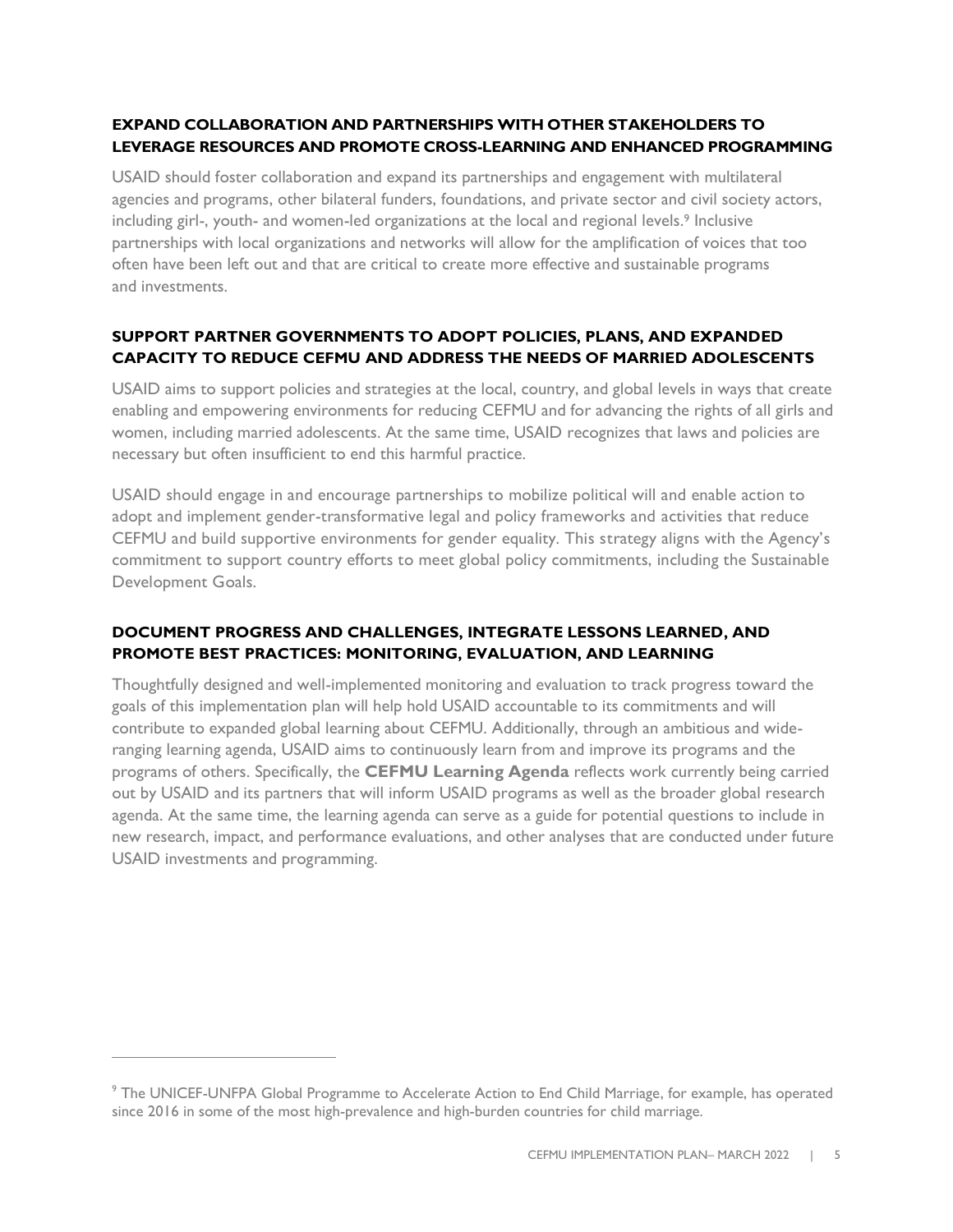# **STRATEGIES AND ACTIVITIES**

A growing evidence base documents the many, often interconnected, drivers of CEFMU, from the individual level to the societal and structural levels, which differ across and within country contexts and settings. For example, research and programmatic experiences from parts of South Asia suggest that families, influenced by long-standing and deep-seated social norms, dominate decision-making related to marriage. This is illustrated in the following quote from CARE's Tipping Point program in Bangladesh and Nepal.

*"It is a complex set of steps and exchanges involving families, neighbors, business interests and government people... Throughout this, though, the voices and decision-making power of the adolescents themselves is absent/negligible... When adolescents, especially girls, try to assert their choices around if, who, and when to marry, they are often stigmatized by their families and communities."<sup>10</sup>*

Many of the factors described are at play in communities in different parts of the world where CEFMU is a social norm. However, increasing evidence from other regions of the world, including parts of sub-Saharan Africa and Latin America and the Caribbean, suggests that CEFMU is not so much a norm as one of the only options available to girls as well as boys, particularly in areas where education and employment opportunities are limited, and especially for girls who become pregnant. Evidence from Kenya, Senegal, Uganda, and Zambia, for example, suggests that:

*"Sexual relations, unplanned pregnancy, and school dropout often precede child marriage... Further, unlike in South Asia, where family members typically determine the spouse a girl will marry, most girls in the Africa study settings have greater autonomy in partner choice selection."<sup>11</sup>*

Understanding the local context and what drives CEFMU is critically important to identify effective solutions to end the practice. While there are no one-size-fits-all solutions, interventions need to be gender transformative, tackling the gender inequality that underlies more proximal drivers of CEFMU.

A range of strategies and investments is needed to address the drivers and consequences of CEFMU and to effect change at all levels. USAID's engagement in addressing CEFMU will necessarily take place within a broader global ecosystem of actors that are employing such strategies. As such, USAID should aim to align its programming with these efforts, as well as those that address other forms of gender-based violence, such as FGM/C.

At the country level, for example, USAID should first review existing national action plans and strategies to end CEFMU, many of which have been developed through government and civil society collaboration and all of which reflect national commitments and local context. At all levels, USAID should seek to understand the priorities of funders and actors and where it can best fill gaps. CEFMU affects girls, boys

<sup>&</sup>lt;sup>10</sup> CARE. Tipping point: digging up the roots of child marriage to replant the future. 2016. Available from: [https://www.care.org/wp-content/uploads/2020/05/CARE\\_Tipping\\_Point\\_Web.pdf.](https://www.care.org/wp-content/uploads/2020/05/CARE_Tipping_Point_Web.pdf)

<sup>11</sup> Petroni S, Steinhaus M, Fenn NS, Stoebenau K, Gregowski A. New findings on child marriage in sub-Saharan Africa. Annals of global health. 2017 Sep;83(5-6):781-790. doi: 10.1016/j.aogh.2017.09.001.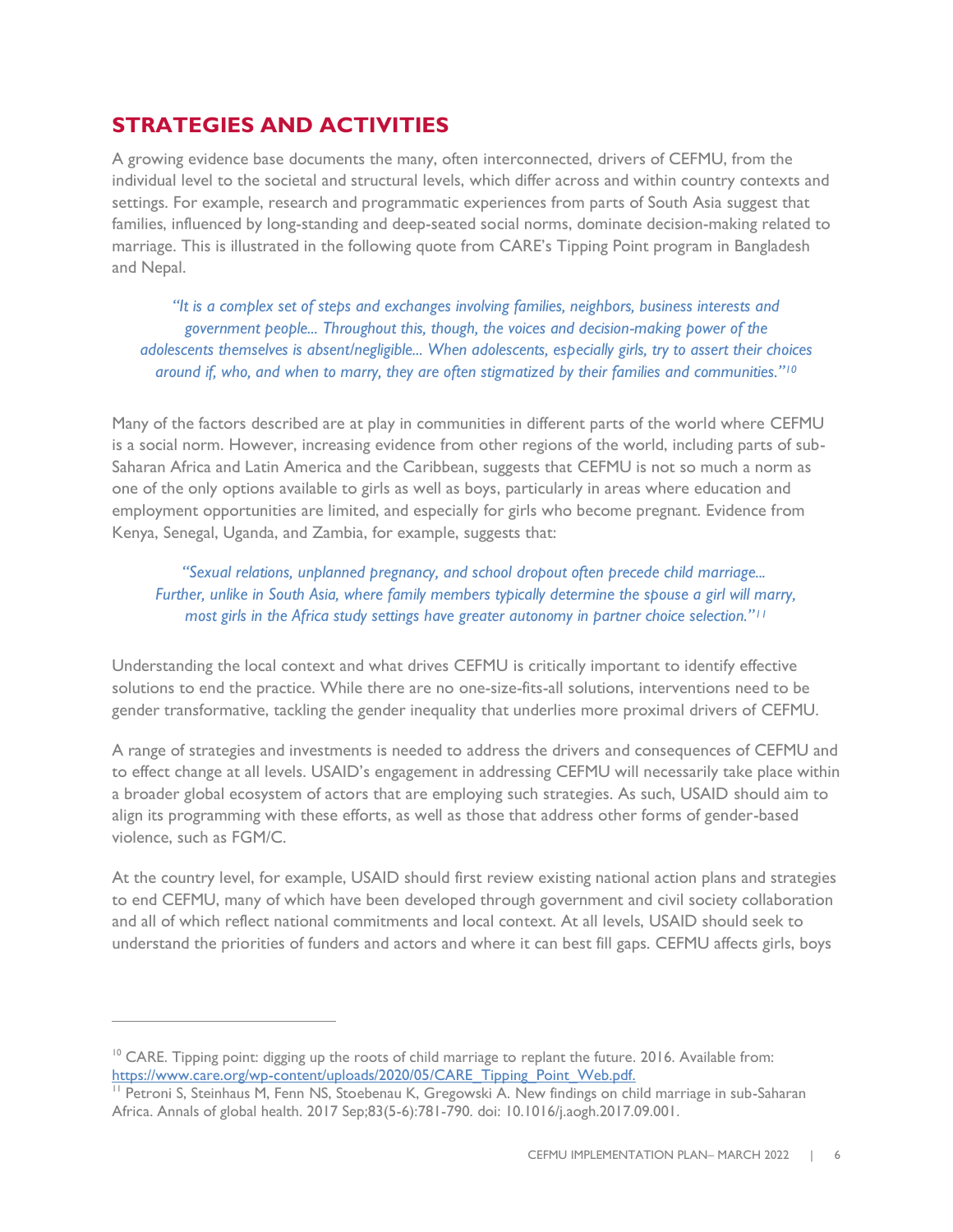and children of diverse SOGIESC. However, girls are disproportionally, and more negatively, affected by the practice, and as such, USAID should keep girls at the center of its work.

Efforts to respond to CEFMU fall along a continuum from prevention to mitigation and response. But, USAID's efforts cannot focus on only part of the continuum; interconnected programming that prevents CEFMU and meets the needs of married adolescents is required.

Many strategies USAID should undertake may both prevent and mitigate CEFMU. This said, all programs should clearly articulate the target audience in program design and implementation so the work that seeks to meet the needs of ever-married adolescents is clearly delineated from the work that seeks to prevent CEFMU.

With this in mind, USAID should support gender-transformative, context-specific, evidence-based, sector-specific, and cross-sectoral approaches to foster enabling environments for change at all levels from family and community to institutional and structural. Ultimately, the strategies outlined here will contribute to the elimination of CEFMU in priority countries and globally.

## **STRATEGY 1: ADVANCING GIRLS' RIGHTS, DECISION-MAKING, AND LEADERSHIP, ESPECIALLY FOR THE MOST MARGINALIZED**

Advancing girls' rights and decision-making and leadership skills, especially for the most marginalized, can be the first step in shifting power and control from parents to girls, and can also increase their aspirations and reduce their social isolation. In addition to providing opportunities for girls to become more empowered, programs can create a more enabling environment for girls by engaging family and community leaders, who may also benefit from the resources. Advancing rights and decision-making abilities can be especially relevant for married adolescent girls who may experience isolation and lack of resources previously available to them.

#### **Activities:**

- Expand and strengthen programming that enhances girls' empowerment, and meaningfully engage girls in program design, implementation, and monitoring. This may include the creation of mentorship programs; community-based rights awareness and training programs; and safe spaces where they can learn about legal, health, and educational resources available to them; gain skills and training; access livelihood support; learn financial literacy; and increase their self-confidence, among other activities.
- Provide married girls with access to friendly, inclusive spaces to learn skills and receive support and services, including resources and information about sexual and reproductive health. Programs can also engage husbands to enhance couple communication and promote more equitable decisionmaking, gender norms, and power dynamics within relationships.
- Design and implement programs that engage parents, guardians, teachers, community leaders, and faith-based actors as allies for girls and as creators of supportive environments in which girls can learn, lead, and thrive.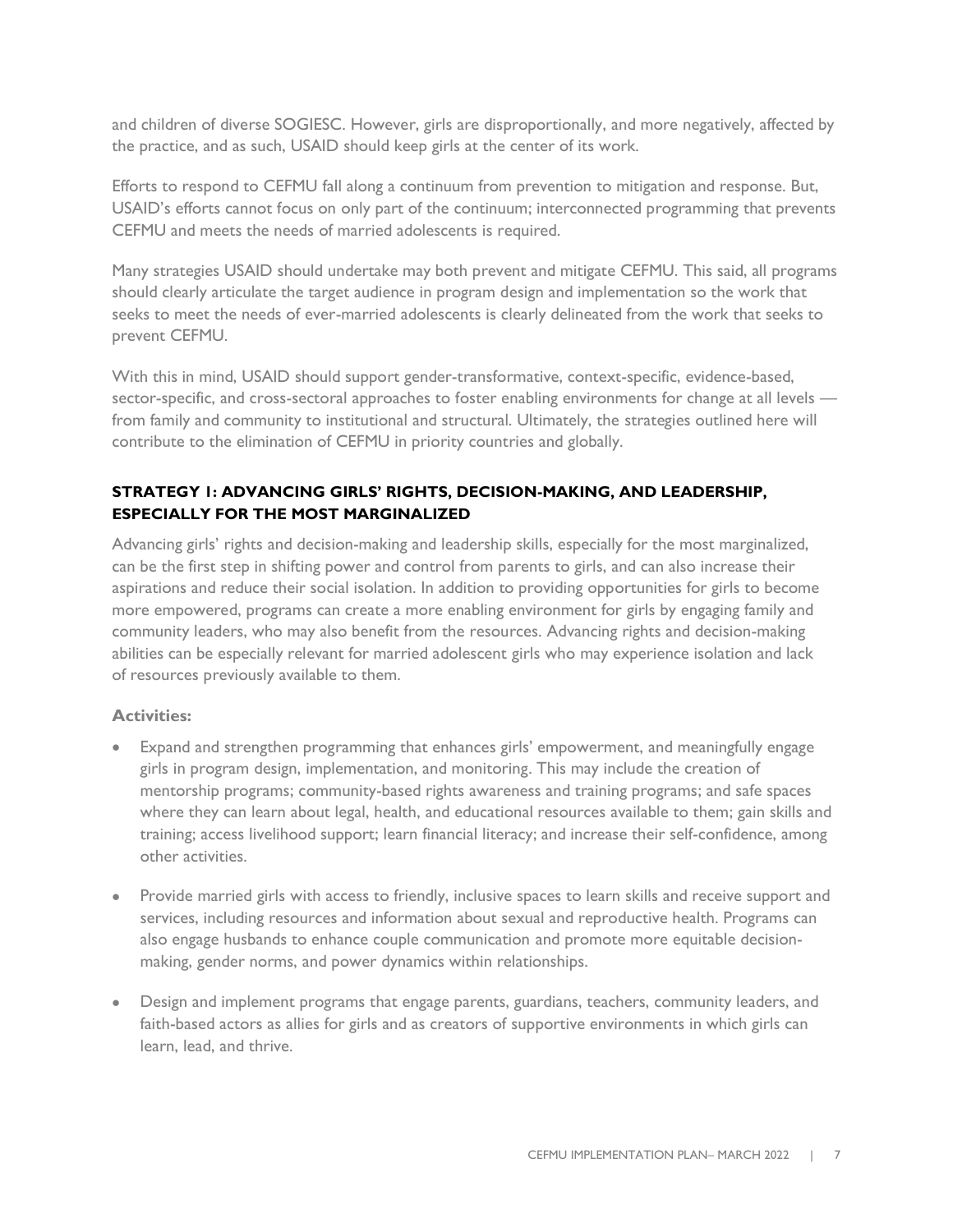#### **STRATEGY 2: PROMOTING COMPREHENSIVE SEXUALITY EDUCATION**

Developmentally appropriate, comprehensive, rights-based sexuality education that addresses power and gender provides resources allowing children and adolescents to make healthy and informed decisions about relationships, sexual activity, and whether, when, and whom to marry. Further, making these resources available to families and communities facilitates learning and dialogue to promote more gender-equal social norms. In addition, this kind of education, paired with appropriate health services (as described below) can reduce rates of early pregnancy that contribute to CEFMU in some settings. For married children and adolescents, sexuality education provides much-needed knowledge and resources to support equitable decision-making about sexual activity, pregnancy, and childbirth.

#### **Activities:**

- Support comprehensive, rights-based, developmentally appropriate, gender-transformative sexuality education programs in and out of school that address power dynamics and gender. Provide gendertransformative training and guidance for teachers, school staff, and others who implement these programs. Programs should address the root causes of CEFMU and provide information on sexual and reproductive health and rights. Programs should include instruction about contraception and family planning, as well as other aspects of sexuality and relationships, including gender norms, power dynamics, and decision-making. Providing a safe and confidential space where adolescents can ask questions and raise concerns is critical to addressing these issues.
- Work with men and boys to educate them about CEFMU and challenge their privilege and power, and to encourage all to become active supporters of gender equality and ending CEFMU.
- Promote enabling environments for gender-equal norms. Engage in strategic partnerships with key stakeholders at all levels during program design and implementation, including local policymakers, community leaders, and family members.

## **STRATEGY 3: SUPPORTING ADOLESCENT-RESPONSIVE AND GENDER TRANSFORMATIVE HEALTH SYSTEMS**

Increasing evidence suggests pregnancy is a driver of CEFMU in many settings. Harmful gender norms and inequalities contribute to girls' vulnerability to many negative physical and mental health outcomes. Changes at the systems level can support children and adolescents of all genders by providing access to adolescent-responsive, non-discriminatory health services that meet their needs and empowering married and unmarried adolescents to make decisions about their health and well-being. These services may prevent CEFMU and are responsive to the needs of adolescents, including preventing unintended pregnancy and supporting safe and consensual sexual relationships.

Married girls are at higher risk than their unmarried peers for early pregnancy and childbearing, which increases the risk of morbidity and mortality for them (particularly very young adolescents ages 10–14) and their children. Married girls also face increased risk of intimate partner violence, sexually transmitted infections (STIs), and poor mental health and psychological well-being, including anxiety and depression.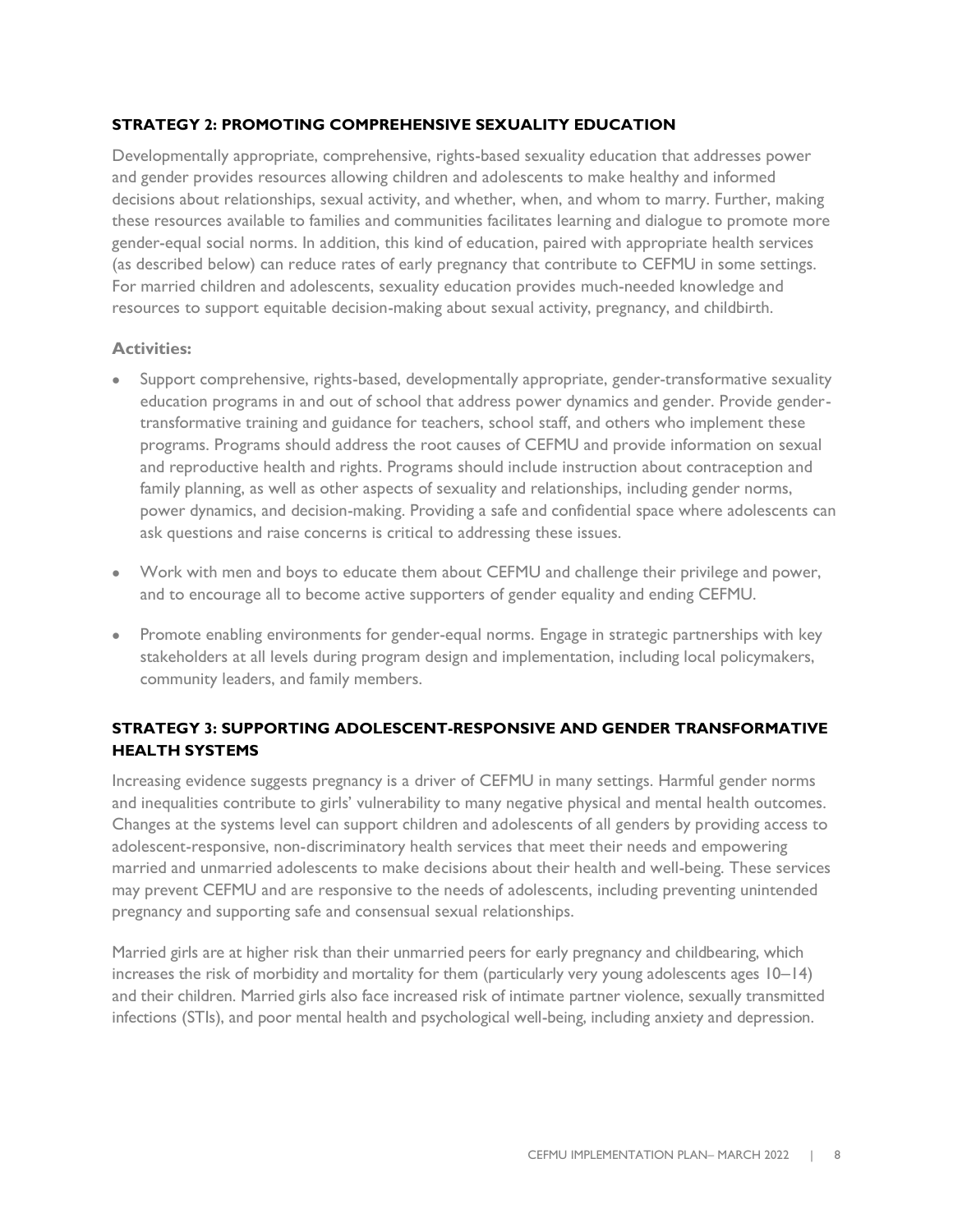Married girls have distinct sexual and reproductive health needs, including access to information and services on pregnancy, STIs, and HIV prevention, as well as maternal health care. Yet the health care system often treats them in the same way as other pregnant women, disregarding the differences in their physical, emotional, and mental development, as well as specific barriers they face as married adolescents.

#### **Activities:**

- Build a health care system that is accessible and responsive to the needs of adolescents in which providers establish relationships that foster trust and communication. Engage health care providers as advocates against CEFMU and train them to be aware of how the health needs of married adolescents differ from older pregnant women and how to educate patients about the health risks associated with child marriage.
- Expand access for all unmarried and married adolescents and women to age-responsive, inclusive, developmentally appropriate sexual, reproductive, maternal, and mental health services, including contraception. This includes training and equipping providers to respond to the needs of pregnant adolescents before, during, and after pregnancy and childbirth.

## **STRATEGY 4: SUPPORTING EDUCATION, ECONOMIC, AND EMPLOYMENT OPPORTUNITIES**

Poverty is one of the factors most closely associated with CEFMU, interacting with inadequate educational and economic opportunities for women and girls. Improving gender-equal norms and providing more — and more equitable — opportunities for girls, particularly education and employment, are likely to improve CEFMU outcomes. Interventions that increase enrollment and keep girls in school have shown promising results in reducing CEFMU, specifically those with an economic incentive for girls and their families. Promoting access to livelihood and employment opportunities, regardless of gender, marital, or reproductive status, is equally important to achieve equitable and far-reaching results.

#### **Activities:**

- Increase access to quality, safe education and skills training programs for all children and adolescents, with a focus on girls and children of diverse SOGIESC. Prioritize programs that reduce school-related gender-based violence and that build skills and agency to raise possibilities of life options beyond marriage and parenthood.
- Support the provision of school fees, uniforms, books, and other school supplies and safe transportation for all adolescents who wish to attend school.
- Collaborate with governments and the private sector, as applicable, to support local efforts to enhance economic opportunities for families.
- Expand access to economic opportunities for girls, regardless of marital or relationship status, through investment in training and education programs, and by enhancing the environment for girls and women to equally access safe, satisfying, paid employment opportunities outside the home.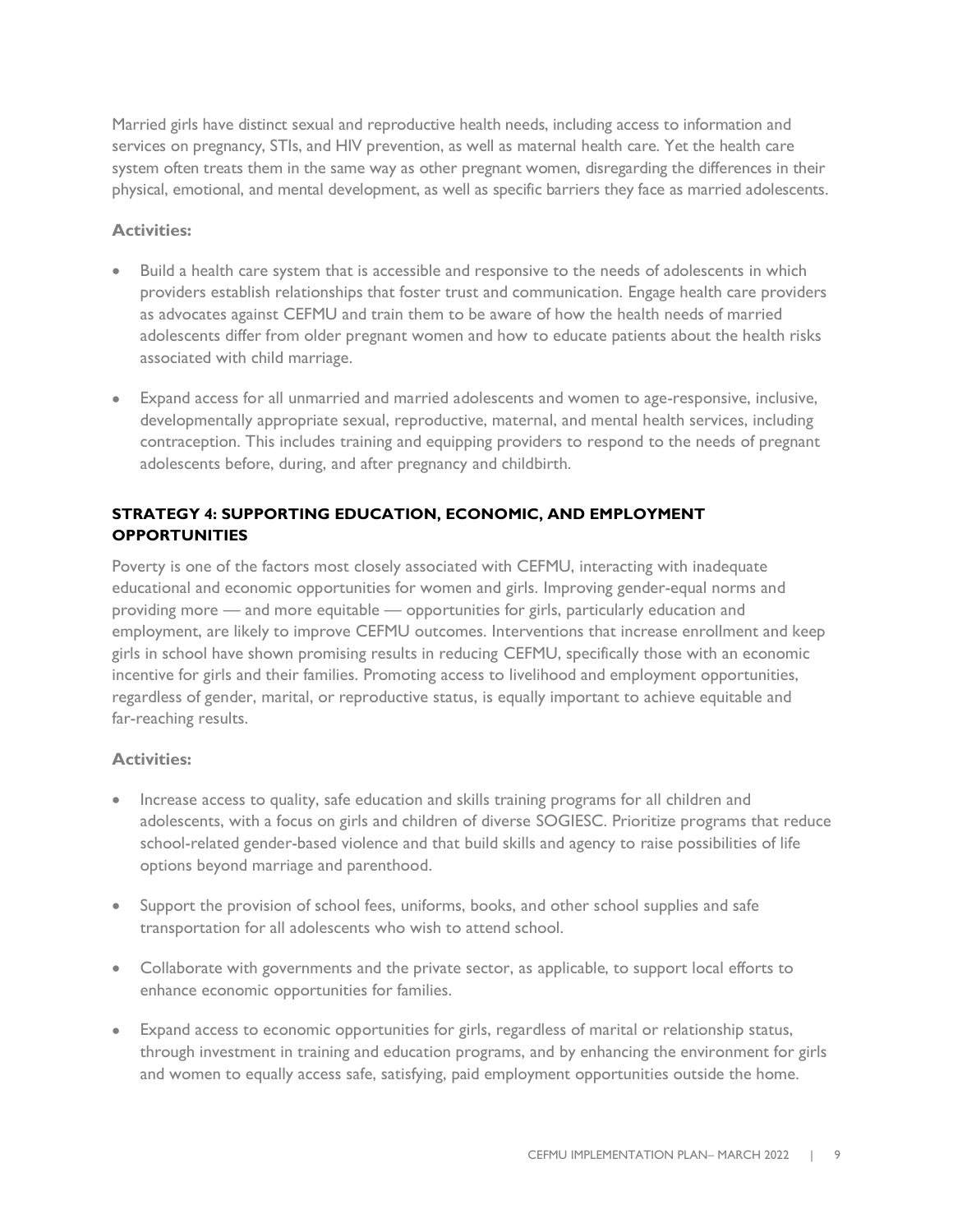#### **STRATEGY 5: ADVANCING GENDER-EQUAL SOCIAL NORMS**

CEFMU is driven by gender inequality, including patriarchal norms related to women's and girls' sexuality. As such, addressing these issues systematically is critical. This can be done by shifting away from harmful norms and toward more gender equal ones that actively promote alternatives to early marriage, enhance the agency of adolescents, and discourage CEFMU. Comprehensive, multi-sectoral, context-specific, gender-transformative approaches that engage local communities can support such shifts.

#### **Activities:**

- Engage in social and behavior change interventions, such as traditional and social media campaigns, and community-led efforts that seek to influence societal expectations of adolescents, particularly girls. These campaigns can prevent CEFMU by shifting the norm that girls are only valued in the role of wife and mother and can respond to the needs of married adolescents by creating new norms for the expectations of girls and boys and women and men once they are married.
- Engage men and boys to act as allies and champions for girls and women, and against CEFMU.
- Work with parents, guardians, teachers, community leaders, and faith-based actors to raise awareness of CEFMU, discuss alternatives, and change how girls are seen and valued in their communities.
- Support gender-transformative child protection systems and service*s*, including gender-responsive parenting programs.

#### **STRATEGY 6: SUPPORTING ENABLING LEGAL AND POLICY FRAMEWORKS AND SYSTEMS**

Supportive legal and policy frameworks are critical to build enabling environments for women's and girls' agency and empowerment, and to address and end CEFMU. Given that plural legal systems are often allowed to exercise authority beyond the reach of national governments, strategies must consider the need to work with traditional and customary judicial systems.

#### **Activities:**

- Increase the capacity and commitment of governments, civil society, and the private sector in partner countries — at the national and local levels — to design and implement gender equal laws, policies, and strategies. These gender-transformative, cross-sectoral approaches to preventing and responding to CEFMU might include laws to prevent marriage for individuals younger than 18 and to allow ever-married, pregnant, or parenting children to return to school and to access the services they need.
- Support policies that address the drivers of CEFMU, such as providing universal access to education, including for pregnant or parenting adolescents; adolescent-responsive sexual and reproductive health services; and expanded access to childcare to prevent girls from dropping out of school to care for their children or siblings. Special attention should be given to marriage and family law, property and inheritance rights, birth and marriage registration, sexual and reproductive rights, and protection from gender-based violence.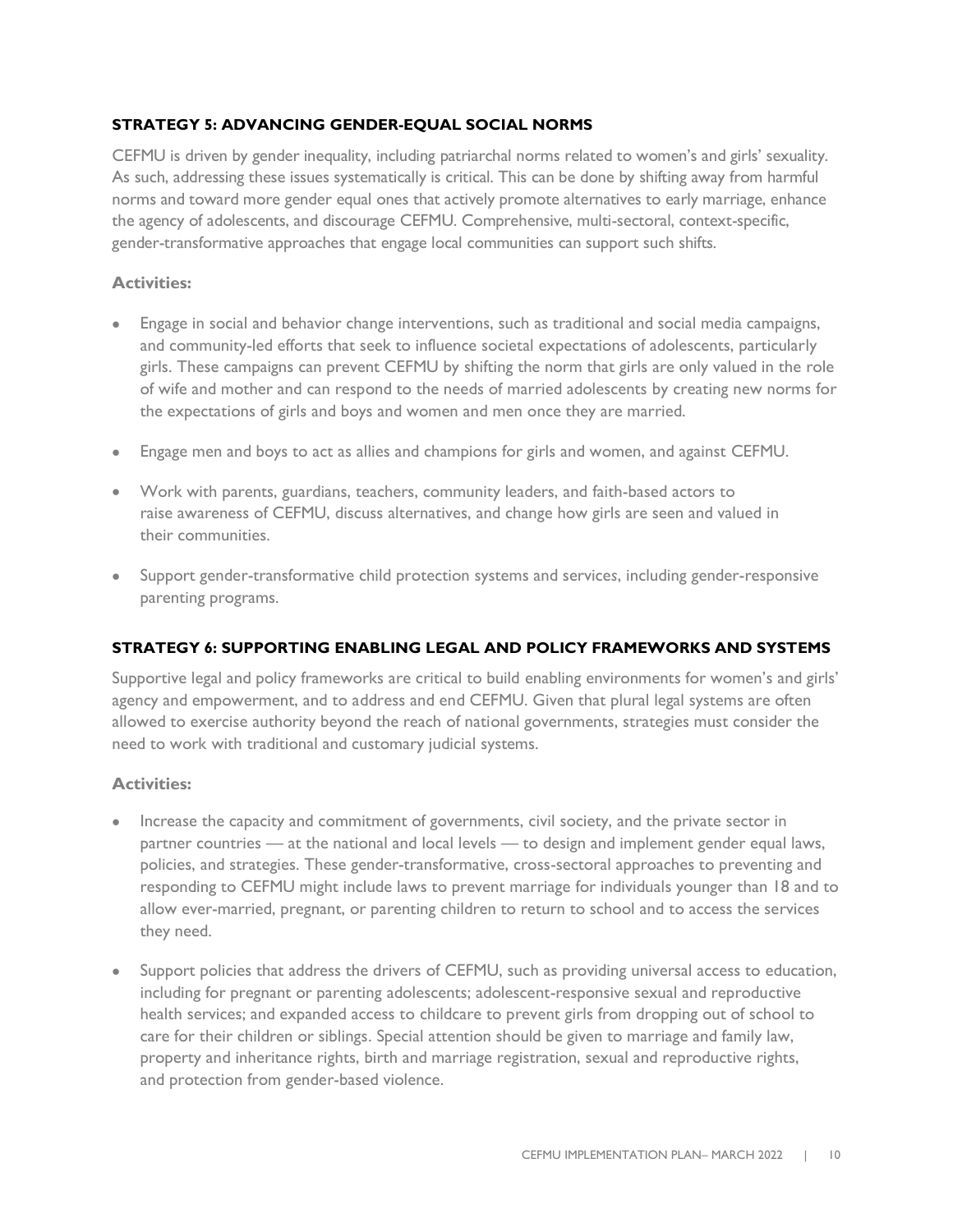- Support gender-transformative training for child protection, law enforcement, and justice sectors to enforce child marriage laws and support married adolescents.
- Support the development and use of mechanisms to maintain accountability by stakeholders at all levels for gender-equal laws, commitments, and plans, including national strategies and plans of action to end CEFMU.

## **STRATEGY 7: GENERATING CONTEXT-SPECIFIC DATA AND EVIDENCE TO INFORM INTERVENTIONS**

More is known now about CEFMU than ever before, including its drivers and consequences, and how to prevent it. The challenge is to generate significantly more nuanced and context-specific data for those drivers and consequences within the diverse contexts in which CEFMU takes place, and to use that data to effectively design, implement, and evaluate targeted interventions that work. The **CEFMU Learning Agenda** includes a set of research and learning questions to address this challenge. The overarching questions include:

- What can prevent CEFMU in under-studied countries and contexts?
- Measuring success differently how can CEFMU interventions promote girls' agency and opportunities?
- What can prevent child and forced marriage in crisis and conflict settings?
- How can interventions tackle the taboo of sexuality as a key driver of CEFMU?
- What role can civil society including youth-led, women's rights, and grassroots organizations play in supporting the most marginalized and underserved girls, ending CEFMU, and holding governments accountable?
- What are the needs of currently married girls, and how can they best be met?
- What are the needs of girls whose marriages have ended, and how can they best be met?
- What is the experience of married boys and of children of diverse SOGIESC?
- How do changes in societies, including laws and policies, affect CEFMU and broader issues related to adolescent sexuality?

#### **STRATEGY 8: BUILDING PARTNERSHIPS**

Regional and global partnerships have been developed to prevent and respond to CEFMU, as well as other barriers faced by adolescent girls. Successful implementation of the USAID plan to end CEFMU and respond to the needs of married adolescents requires robust, inclusive, and creative engagement with a range of these and other partners. USAID should leverage resources, mobilize political will, promote cross-learning, and enhance programming that builds upon and expands those efforts.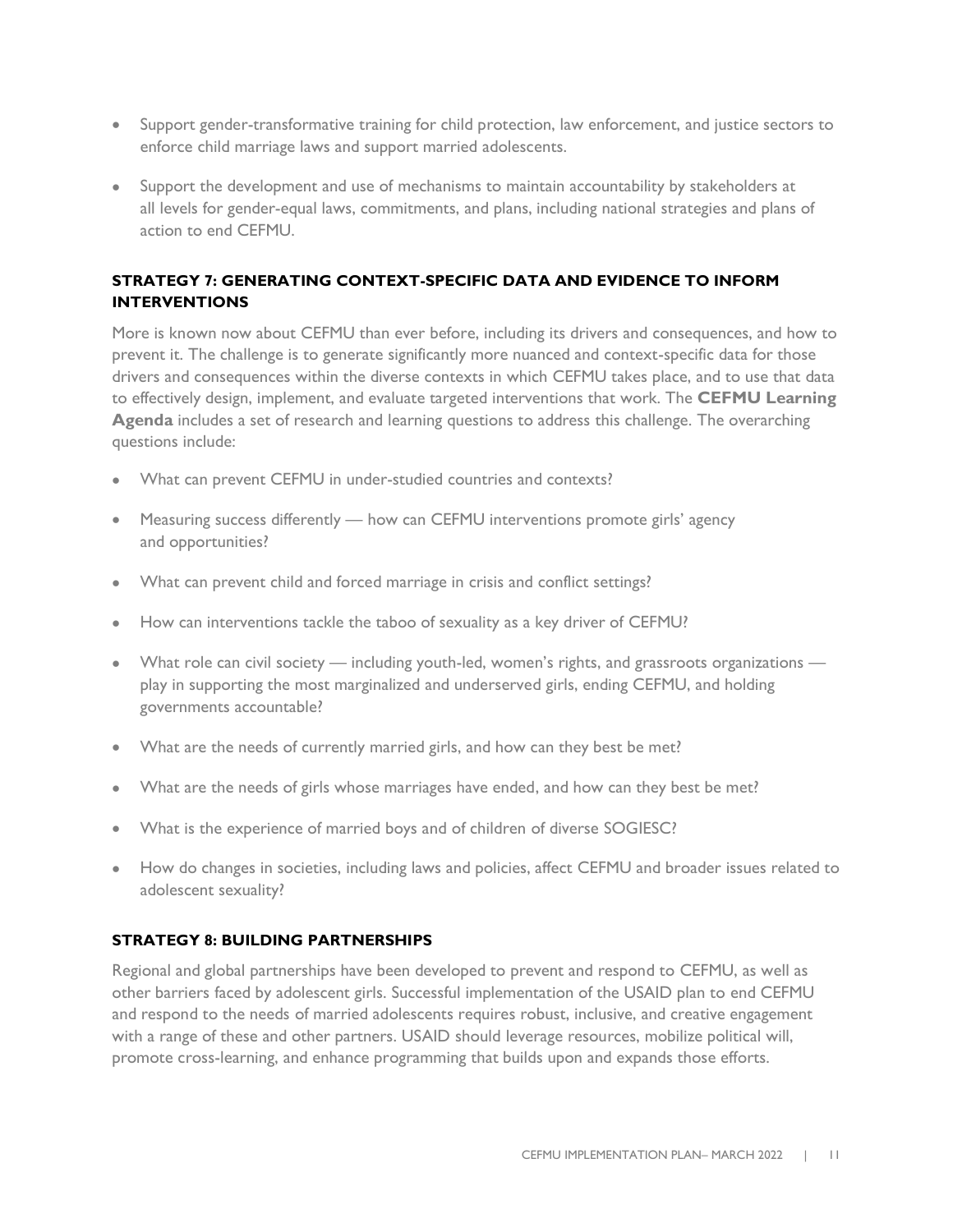## **Activities:**

- Increase collaboration with a diverse set of CEFMU stakeholders, including multilateral and bilateral organizations, host governments, foundations, the private sector, and international, national, and local nongovernmental organizations (NGOs) and other civil society actors such as adolescent-led organizations and community and faith-based actors. Foster an open environment that encourages meaningful partnership and consultations to inform and continuously improve global efforts to prevent and respond to CEFMU.
- Engage with and support existing and new multilateral efforts to end child marriage
- Participate in the Child Marriage Research to Action Network (CRANK), established to facilitate interaction and coordination among researchers, policymakers, and programmers, and to fill priority research gaps.

## **PRIORITIZING CEFMU WITHIN USAID'S OPERATIONAL STRUCTURE**

Agency leadership and staff at all USAID missions and bureaus have a role to play in the implementation of this plan, particularly in coordination and collaboration with regional, country level, and local partners.

- **Senior leadership:** USAID should designate a senior level leader to coordinate this eight-year implementation plan, support high-level USAID engagement on CEFMU-related issues in U.S. Government interagency processes and external fora, and promote accountability across the Agency for implementing the strategies described herein. USAID missions are encouraged to support highlevel engagement on CEFMU issues within the country and the mission.
- **Agency-wide training and coordination:** To adequately equip staff across sectors, USAID should include CEFMU prevention and response in its Education, Health, and Economic Empowerment trainings for staff, among others. USAID should establish and maintain an Agencywide CEFMU Community of Practice (COP) with designated points of contact in relevant regional and functional bureaus with responsibilities for implementing this plan and the associated **CEFMU Learning Agenda**. This COP can support relevant missions and bureaus with training, tools, and technical assistance to integrate CEFMU objectives in their portfolios and will facilitate the dissemination of best practices on addressing CEFMU within and outside the Agency.
- **Integration in the program cycle:** Automated Directives Systems Chapter 205 (ADS 205) provides guidance to all USAID operating units for integrating gender equality and female empowerment into USAID's program cycle and reminds staff that responsibilities are distributed across bureaus and staff roles. If a project or activity addresses CEFMU, operational plan narratives should describe CEFMU-related activities in detail. CEFMU prevention and response should be integrated into the program cycle in the following five areas:
	- *Agency level policy and strategy formulation:* Include specific guidance on how preventing CEFMU and addressing the needs of married adolescents is situated within any new or updated strategy or policy across the Agency, with the goal of supporting more gender-equal societies.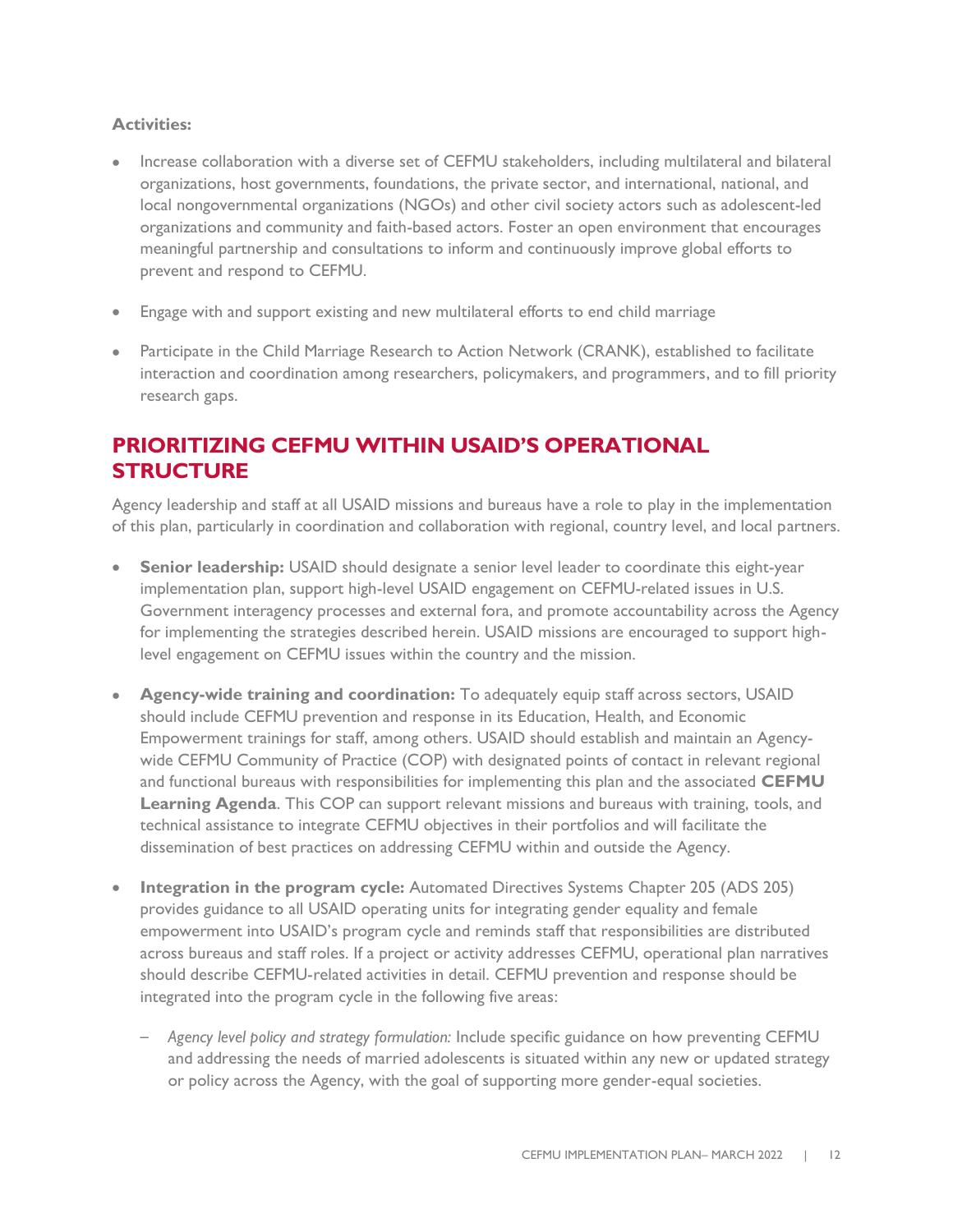- *Country Development Cooperation Strategies (CDCS):* Include gender-transformative, contextspecific, evidence-based, sector-specific, and cross-sectoral programming to reduce CEFMU and address the needs of married adolescents as a priority within the objectives of the strategies developed in priority countries and include these initiatives in program resources and priorities.
- *Project design and implementation:* Include CEFMU prevention and address the needs of married adolescents in projects that target adolescents. Youth and other community stakeholders should be meaningfully engaged in the design and implementation of these projects.
- *Activity design and implementation:* Include gender-transformative and inclusive activities that prevent CEFMU and respond to the needs of married adolescents, and seek input from youth in designing programs and carrying out activities.
- *Monitoring, evaluation, and learning:* Collect context-specific, age- and sex-disaggregated data related to the drivers and consequences of CEFMU at the country and local level at all stages of the program cycle. Use that data to effectively design, implement, and evaluate targeted interventions in priority countries.

# **MEASURING PROGRESS: MONITORING, EVALUATION, AND LEARNING**

This implementation plan is designed to guide USAID's work on CEFMU through the year 2030. As an eight-year plan, it allows the agency to monitor progress through a process of collaboration, learning, and adaptation. The plan focuses on using best practices, lessons learned, and ongoing performance and impact evaluations and innovation across USAID strategies and activities.

The **USAID CEFMU Custom Indicators** are designed to support this process, and to work alongside the **USAID CEFMU Learning Agenda**, through which USAID can expand the global evidence base by using systematic organization and sharing generated evidence.

Further, as critical as it is to end CEFMU, ending CEFMU alone will not end gender inequality and empower girls and women. Thus, in monitoring and evaluating CEFMU programs, USAID should invest in the generation and appropriate use of innovative data and evidence and go beyond measuring whether individuals marry before age 18 to understand broader empowerment outcomes for girls, boys, young women, and children of diverse SOGIESC, as well as shifts in the underlying social factors that drive CEFMU.

Data should be collected and reported through a variety of mechanisms, such as performance plans and reports (PPRs). Examples of custom indicators include:

#### **CEFMU PREVALENCE INDICATORS**

- Percentage of women/men ages 20–24 who were first married or in union by age 18
- Percentage of women/men ages 20–24 who were first married or in union by age 15
- Median age at first marriage, female/male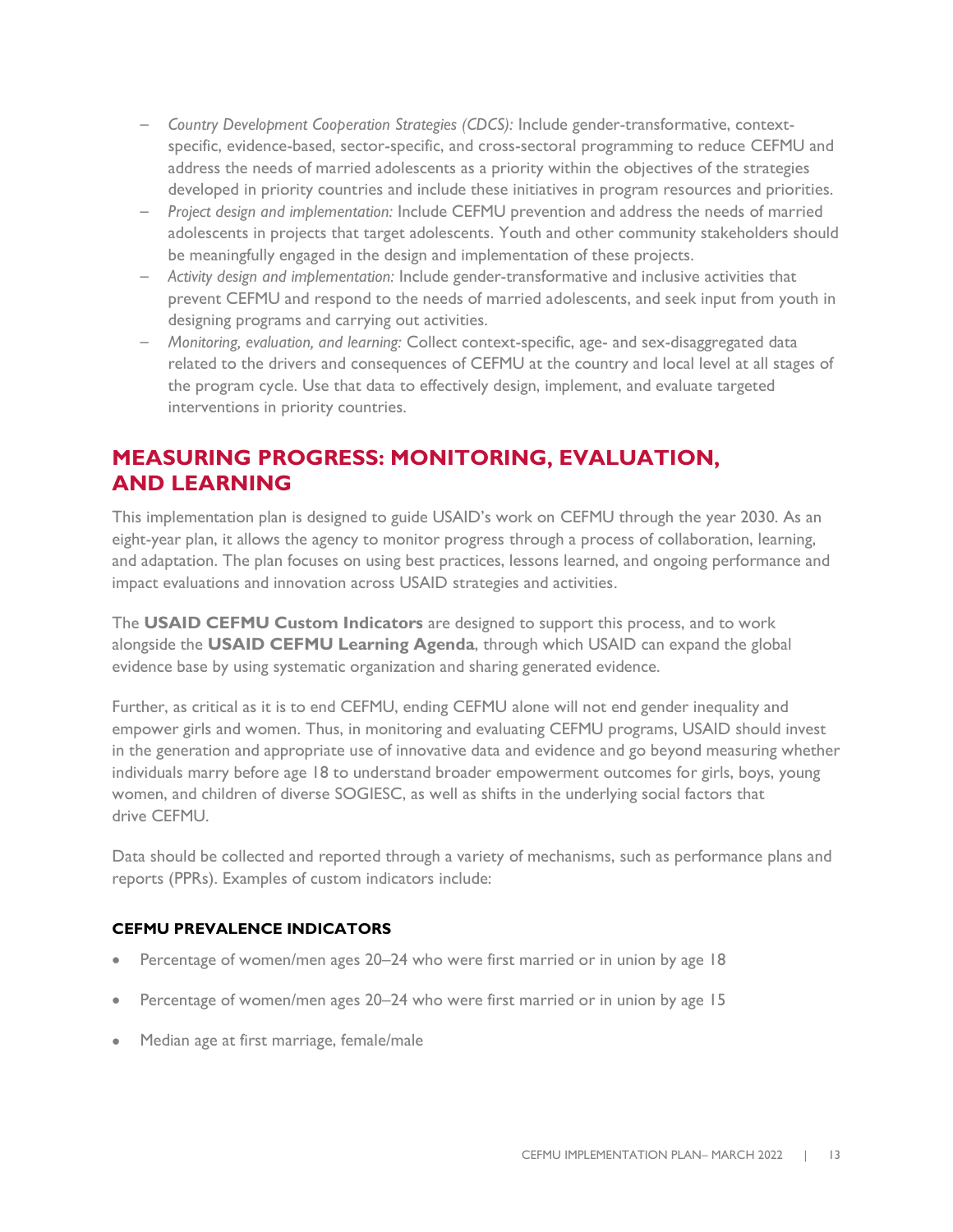#### **INDICATORS OF PROGRAMMATIC SUCCESS**

- Percentage of married girls/boys who say they wanted to get married at the time that they were married
- Percentage of girls who have life goals beyond roles of mother, wife, and homemaker, disaggregated by age and marital status
- Percentage of parents who support their child's decision to pursue roles and goals beyond those of mother, wife, and homemaker
- Percentage of parents who envision roles and trajectories for their daughters beyond those of mother, wife, and homemaker, disaggregated by sex of parent
- Percentage of unmarried girls/boys who are confident in their ability to pursue alternatives to CEFMU
- Percentage of adolescent girls who report having a say in important decisions (i.e., regarding schooling, marriage, finances, sex, pregnancy, childbearing), disaggregated by age and marital status
- Percentage of parents who say they will not marry their sons/daughters to a girl/boy younger than 18
- Number of national or subnational strategies or plans of action to address CEFMU
- Percentage of key stakeholders (parents, adolescents, young people, community and political leaders, and faith-based actors) who believe it is harmful to get married before age 18
- Percentage of organizations (i.e., nongovernmental organizations, local institutions, schools) receiving USAID support for CEFMU-related work that demonstrate improved performance
- Number of influential leaders (traditional, cultural, political, and faith-based actors) who have made public declarations against CEFMU and in support of alternative roles for girls
- Number of news media stories, edutainment programs, dramas, or films aired on television or radio that address CEFMU and related gender norms

#### **INDICATORS OF PROGRESS TOWARD IMPLEMENTATION PLAN AND LEARNING AGENDA**

- Number of activities that incorporate CEFMU prevention or response (new and existing)
- Amount of funding invested in CEFMU prevention or response programming
- Number of partnerships USAID engages in on CEFMU, by type of partner (i.e., funder, government, private sector, implementing partner, community-based organization)
- Number of governments USAID supports to develop or implement CEFMU laws, policies, and implementation plans